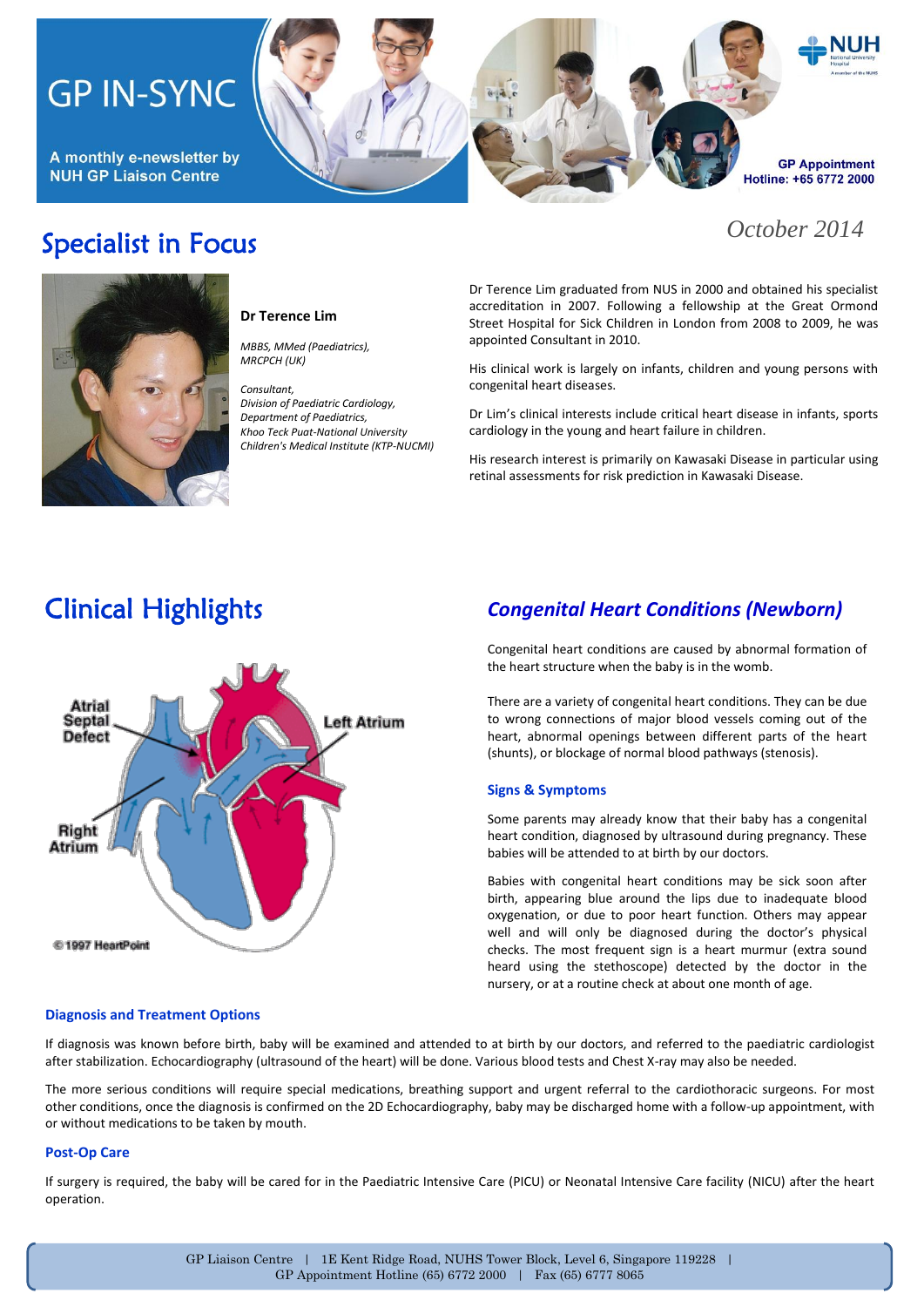

## **GP Liaison Centre (GPLC)**

GP Appointment Hotline: +65 6772 2000

Visit us at [http://www.nuh.com.sg/nuh\\_gplc/](http://www.nuh.com.sg/nuh_gplc/)

## Specialist in Focus



### **Dr Chew Su Yah**

MBBS, MMed (Paediatrics), MRCPCH (UK)

*Consultant, Children's Emergency of the Department of Paediatrics, Khoo Teck Puat-National University Children's Medical Institute (KTP-NUCMI)*

Dr Chew Su Yah obtained her basic medical degree (MBBS) from the National University of Singapore in 2000. She was awarded the bronze medal from the Singapore Medical Association.

She received her basic paediatric and neonatal training in Singapore and obtained her post-graduate degrees in paediatrics - Masters of Medicine in Paediatrics and Membership of the Royal College of Paediatrics and Child's Health (UK) in 2004.

In 2010, she completed her fellowship in Paediatric Emergency Medicine in The Children's Hospital in Westmead, Sydney.

In addition to paediatric emergency medicine, Dr Chew's interests include quality improvement, medical education, analgesia and procedural sedation. She hopes one day all paediatric patients will be able to receive emergency care that is painless.

# Clinical Highlights

## *Children's Emergency*

l

.

The Children's Emergency at National University Hospital, provides services 24 hours a day for 365 days a year and ensures that children will be seen in a clinical setting that focuses on their special needs.

Children suffering from trauma, medical and surgical conditions are treated by a team of doctors, nurses and support staff specially trained to work with children in an environment that caters to their special needs.

Any child with a problem is seen and receives prompt care regardless of whether it is a minor cut or major trauma, a slight viral fever or a severe pneumonia.

The Children's Emergency Service is part of Khoo Teck Puat-National University Children's Medical Institute's determination to provide seamless comprehensive medical care to the children in the western cluster.

It also works closely with consultants in all the various paediatric subspecialties to ensure that children receive the best possible care regardless of how complex their problems may be.

It is located next to the adult Emergency Department and has been specially designed with child-friendly amenities complemented with bright and cheery decoration/ mural.

Apart from the warm and friendly interior, caregivers of our paediatric patients can expect smoother service with numbered stations that make navigation around the Children's Emergency easier. There is also an electronic queue system that allows automated allocation of doctor to patients.

Paediatric patients can also engage themselves with activities such as colouring in the Children's Emergency while they wait for investigations or while they are under observations.